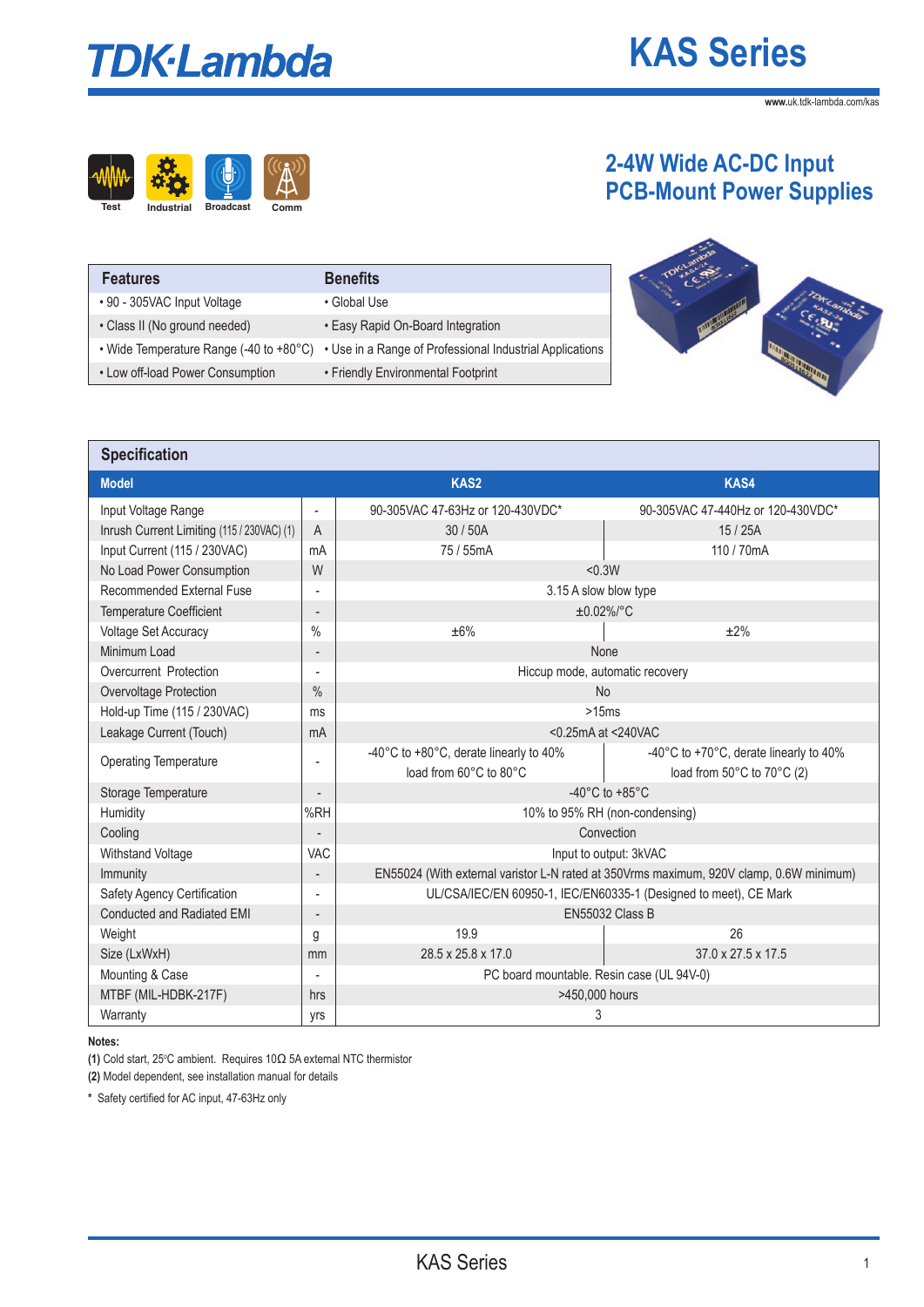# **TDK-Lambda**

| <b>Model Selector</b> |                |                                        |                                         |                     |                                         |                                   |                                          |                             |                                                       |
|-----------------------|----------------|----------------------------------------|-----------------------------------------|---------------------|-----------------------------------------|-----------------------------------|------------------------------------------|-----------------------------|-------------------------------------------------------|
| <b>Model</b>          |                | <b>Output</b><br><b>Voltage</b><br>(V) | <b>Maximum</b><br><b>Current</b><br>(A) | <b>Power</b><br>(W) | <b>Output Ripple</b><br>& Noise<br>(mV) | Line<br><b>Requlation</b><br>(mV) | Load<br><b>Requlation</b><br>$(typ)$ (3) | <b>Efficiency</b><br>$(\%)$ | <b>Maximum</b><br><b>Capacitive Load</b><br>$(\mu F)$ |
| <b>KAS2-3P3</b>       | V <sub>1</sub> | 3.3V                                   | 0.6A                                    | 2W                  | 300mV                                   | ±165mV                            | ±198mV                                   | 66%                         | 7000                                                  |
| <b>KAS4-3P3</b>       | V <sub>1</sub> | 3.3V                                   | 1.2A                                    | 4W                  | 250mV                                   | ±16.5mV                           | ±49.5mV                                  | 68%                         | 5000                                                  |
| <b>KAS2-5</b>         | V <sub>1</sub> | 5V                                     | 0.4A                                    | 2W                  | 300mV                                   | ±250mV                            | ±300mV                                   | 70%                         | 4000                                                  |
| <b>KAS4-5</b>         | V <sub>1</sub> | 5V                                     | 0.8A                                    | 4W                  | 250mV                                   | ±25mV                             | ±75mV                                    | 72%                         | 4200                                                  |
| KAS4-8                | V <sub>1</sub> | 8V                                     | 0.5A                                    | 4W                  | 200mV                                   | ±40mV                             | ±120mV                                   | 74%                         | 1470                                                  |
| <b>KAS2-9</b>         | V <sub>1</sub> | 9V                                     | 0.22A                                   | 2W                  | 300mV                                   | ±450mV                            | ±540mV                                   | 73%                         | 1200                                                  |
| <b>KAS4-9</b>         | V <sub>1</sub> | 9V                                     | 0.444A                                  | 4W                  | 200mV                                   | ±45mV                             | ±135mV                                   | 75%                         | 1330                                                  |
| <b>KAS2-12</b>        | V <sub>1</sub> | 12V                                    | 0.167A                                  | 2W                  | 300mV                                   | ±600mV                            | ±720mV                                   | 73%                         | 500                                                   |
| <b>KAS4-12</b>        | V <sub>1</sub> | 12V                                    | 0.333A                                  | 4W                  | 150mV                                   | ±24mV                             | ±60mV                                    | 76%                         | 680                                                   |
| <b>KAS4-14</b>        | V <sub>1</sub> | 14V                                    | 0.286A                                  | 4W                  | 150mV                                   | ±28mV                             | ±70mV                                    | 76%                         | 470                                                   |
| <b>KAS2-15</b>        | V <sub>1</sub> | 15V                                    | 0.133A                                  | 2W                  | 300mV                                   | ±750mV                            | ±900mV                                   | 73%                         | 350                                                   |
| <b>KAS4-15</b>        | V <sub>1</sub> | 15V                                    | 0.267A                                  | 4W                  | 100mV                                   | ±30mV                             | ±75mV                                    | 76%                         | 330                                                   |
| <b>KAS2-24</b>        | V <sub>1</sub> | <b>24V</b>                             | 0.083A                                  | 2W                  | 300mV                                   | ±1200mV                           | ±1440mV                                  | 75%                         | 110                                                   |
| <b>KAS4-24</b>        | V <sub>1</sub> | <b>24V</b>                             | 0.167A                                  | 4W                  | 100mV                                   | ±48mV                             | ±120mV                                   | 77%                         | 120                                                   |

**Notes:** (3) KAS2 10-100% load change



| <b>Pin Assignment</b> |                 |               |  |  |  |  |  |
|-----------------------|-----------------|---------------|--|--|--|--|--|
| PIN#                  | <b>KAS2</b>     | <b>KAS4</b>   |  |  |  |  |  |
| 1                     | +Vout           | +Vout         |  |  |  |  |  |
| $\mathfrak{p}$        | -Vout           | -Vout         |  |  |  |  |  |
| 3                     | Neutral         | Not connected |  |  |  |  |  |
| 4                     | Line            | Line          |  |  |  |  |  |
| 5                     | Not connected   | Neutral       |  |  |  |  |  |
| 6                     | $\qquad \qquad$ | Not connected |  |  |  |  |  |